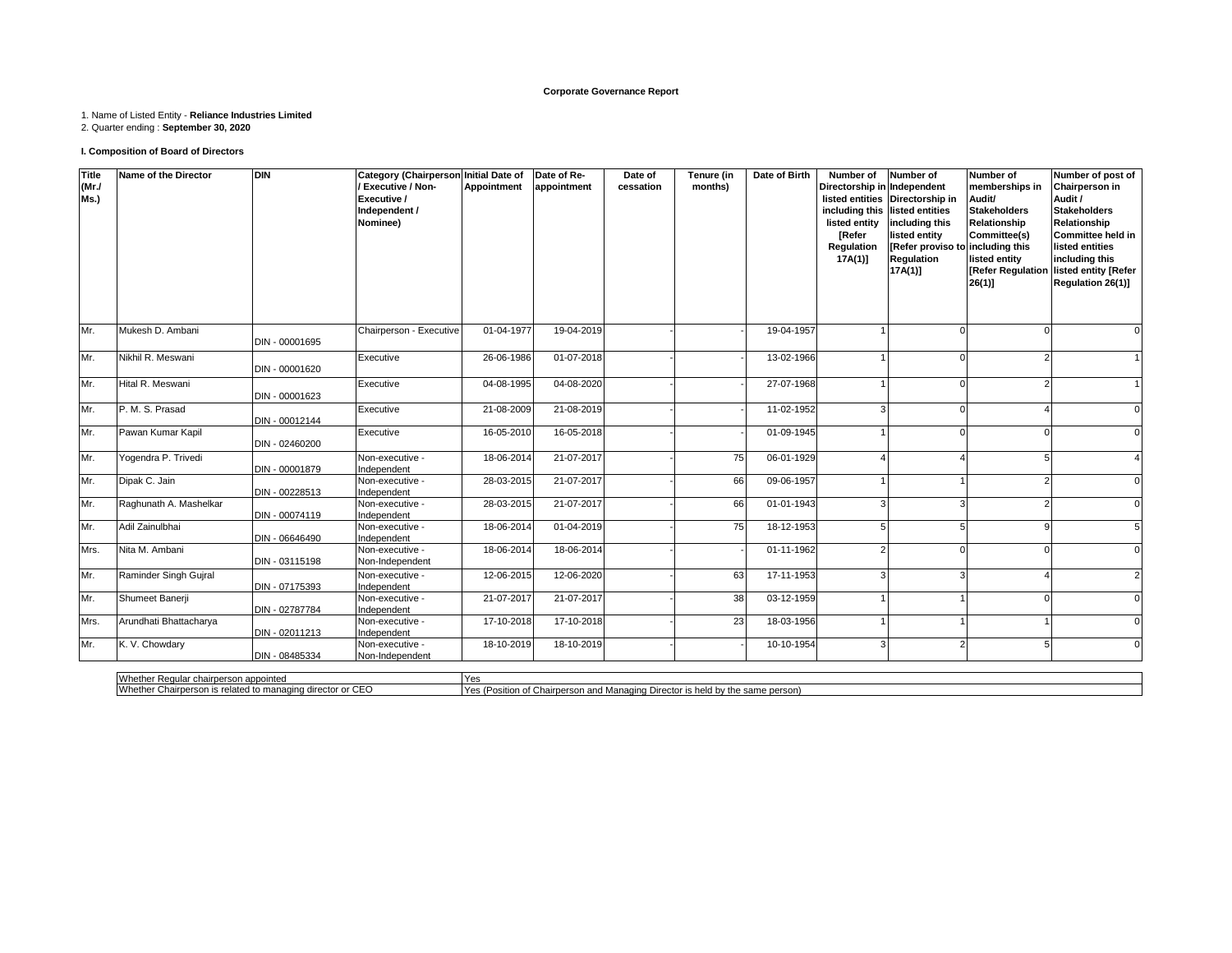#### **II. Composition of Committees**

| <b>Name of Committee</b>               | appointed | Whether Regular chairperson Name of Committee members | Category (Chairperson / Executive / Non-Executive /<br>Independent / Nominee) | Date of<br>Appointment | Date of<br><b>Cessation</b> |
|----------------------------------------|-----------|-------------------------------------------------------|-------------------------------------------------------------------------------|------------------------|-----------------------------|
|                                        |           |                                                       |                                                                               |                        |                             |
| 1. Audit Committee                     | Yes       | Mr. Yogendra P. Trivedi                               | Non-executive Independent Director - Chairman                                 | 27-04-1998             | $\overline{\phantom{a}}$    |
|                                        |           | Dr. Raghunath A. Mashelkar                            | Non-executive Independent Director - Member                                   | 21-08-2009             |                             |
|                                        |           | Mr. Adil Zainulbhai                                   | Non-executive Independent Director- Member                                    | 20-12-2013             |                             |
|                                        |           | Mr. Raminder Singh Guiral                             | Non-executive Independent Director - Member                                   | 07-07-2015             |                             |
|                                        |           | Mr. K. V. Chowdary                                    | Non-executive, Non-Independent Director-Member                                | 18-10-2019             |                             |
|                                        |           |                                                       |                                                                               |                        |                             |
| 2. Human Resources, Nomination and     | Yes       | Mr. Adil Zainulbhai                                   | Non-executive Independent Director - Chairman                                 | 20-12-2013             | $\overline{\phantom{a}}$    |
| <b>Remuneration Committee</b>          |           | Mr. Yogendra P. Trivedi                               | Non-executive Independent Director - Member                                   | 20-12-2013             |                             |
|                                        |           | Dr. Raghunath A. Mashelkar                            | Non-executive Independent Director - Member                                   | 20-12-2013             |                             |
|                                        |           | Mr. Raminder Singh Guiral                             | Non-executive Independent Director - Member                                   | 27-09-2017             |                             |
|                                        |           | Dr. Shumeet Banerii                                   | Non-executive Independent Director - Member                                   | 27-09-2017             |                             |
|                                        |           | Mr. K. V. Chowdary                                    | Non-executive, Non-Independent Director- Member                               | 18-10-2019             | $\overline{\phantom{a}}$    |
|                                        |           |                                                       |                                                                               |                        |                             |
| 3. Risk Management Committee           | Yes       | Mr. Adil Zainulbhai                                   | Non-executive Independent Director - Chairman                                 | 13-10-2014             |                             |
|                                        |           | Dr. Shumeet Banerii                                   | Non-executive Independent Director - Member                                   | 17-10-2018             |                             |
|                                        |           | Mr. Hital R. Meswani                                  | Executive Director - Member                                                   | 13-10-2014             |                             |
|                                        |           | Mr. P.M.S. Prasad                                     | <b>Executive Director- Member</b>                                             | 13-10-2014             | $\overline{\phantom{a}}$    |
|                                        |           | Mr. Alok Agarwal                                      | Not a director - Member                                                       | 13-10-2014             |                             |
|                                        |           | Mr. Srikanth Venkatachari                             | Not a director - Member                                                       | 13-10-2014             |                             |
|                                        |           | Mr. K. V. Chowdary                                    | Non-executive, Non- Independent Director- Member                              | 18-10-2019             |                             |
|                                        |           |                                                       |                                                                               |                        |                             |
| 4. Stakeholders' Relationship          | Yes       | Mr. Yogendra P. Trivedi                               | Non-executive Independent Director- Chairman                                  | 18-04-2014             | $\overline{\phantom{a}}$    |
| Committee                              |           | Mrs. Arundhati Bhattacharva                           | Non-executive Independent Director- Member                                    | 17-10-2018             | $\overline{\phantom{a}}$    |
|                                        |           | Mr. Nikhil R. Meswani                                 | Executive Director - Member                                                   | 18-04-2014             |                             |
|                                        |           | Mr. Hital R. Meswani                                  | Executive Director - Member                                                   | 18-04-2014             |                             |
|                                        |           | Mr. K. V. Chowdarv                                    | Non-executive, Non-Independent Director-Member                                | 18-10-2019             |                             |
|                                        |           |                                                       |                                                                               |                        |                             |
| 5. Corporate Social Responsibility and | Yes       | Mr. Yogendra P. Trivedi                               | Non-executive Independent Director - Chairman                                 | 17-01-2014             | $\overline{\phantom{a}}$    |
| Governance Committee                   |           | Dr. Raghunath A. Mashelkar                            | Non-executive Independent Director - Member                                   | 17-01-2014             | $\overline{\phantom{a}}$    |
|                                        |           | Dr. Shumeet Banerji                                   | Non-executive Independent Director - Member                                   | 27-09-2017             |                             |
|                                        |           | Mr. Nikhil R. Meswani                                 | <b>Executive Director- Member</b>                                             | 17-01-2014             |                             |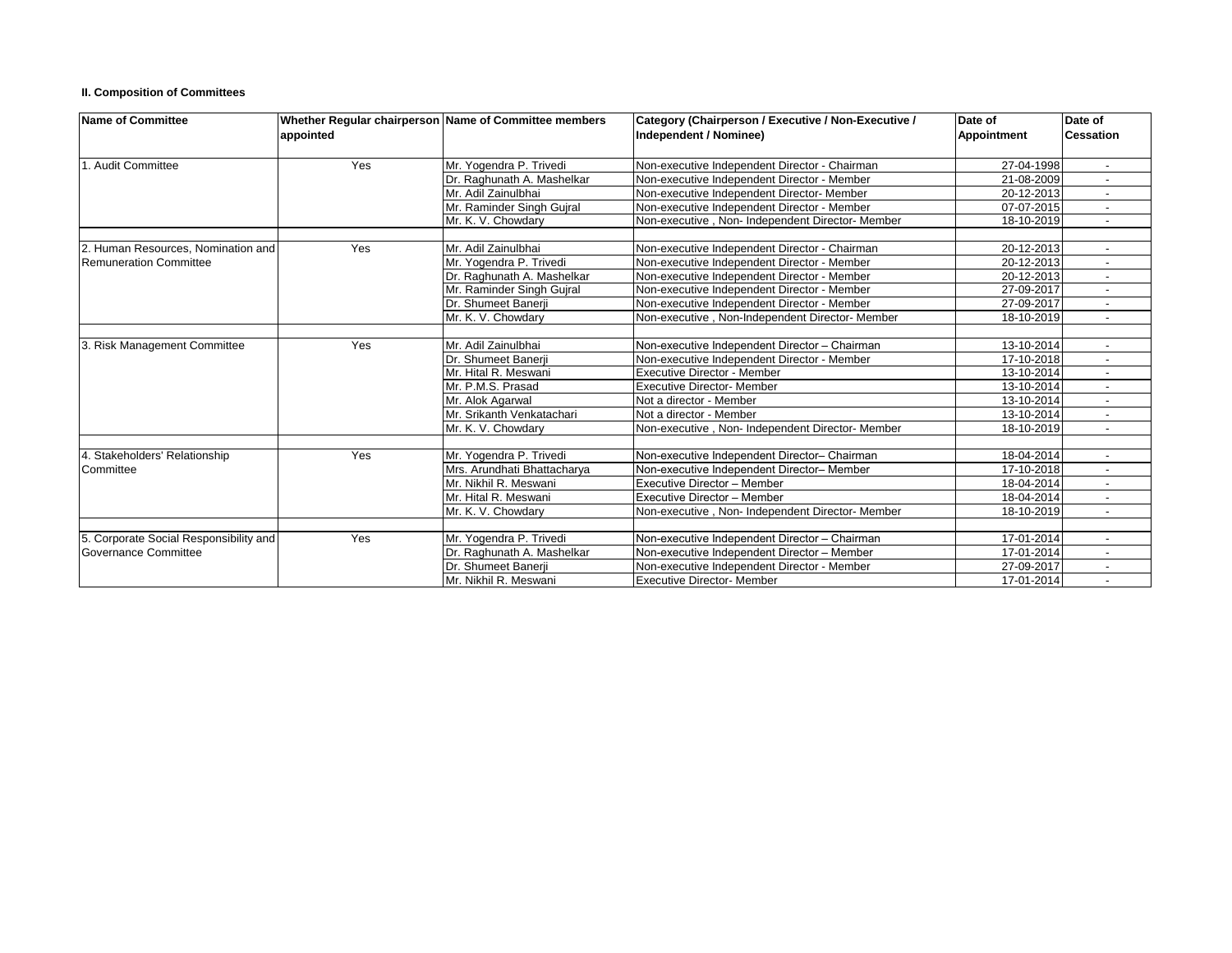## **III. Meeting of Board of Directors**

| Date(s) of Meeting (if any) in Date(s) of Meeting (if any) in<br>the previous quarter | the relevant quarter | Whether requirement Number of Directors<br>of Quorum met (Yes / present<br>No) | Number of<br>independent<br>directors present | Maximum gap between<br>any two consecutive<br>meetings (in number of<br>days) |
|---------------------------------------------------------------------------------------|----------------------|--------------------------------------------------------------------------------|-----------------------------------------------|-------------------------------------------------------------------------------|
| April 02, 2020                                                                        | Uulv 14. 2020        | Yes                                                                            |                                               |                                                                               |
| April 18, 2020                                                                        |                      |                                                                                |                                               |                                                                               |
| April 30, 2020                                                                        | July 30, 2020        | Yes                                                                            |                                               |                                                                               |

### **IV. Meetings of Committees**

| Name of the Committee                                                        | Date(s) of meeting of the<br>committee in the relevant<br>quarter | Whether requirement<br>of Quorum met (Yes /<br>No) | <b>Number of Directors</b><br>present | Number of<br>independent<br>directors present | Date(s) of meeting of the<br>committee in the<br>previous quarter | Maximum gap<br>between any<br>two consecutive<br>meetings<br>(in number of<br>days) |
|------------------------------------------------------------------------------|-------------------------------------------------------------------|----------------------------------------------------|---------------------------------------|-----------------------------------------------|-------------------------------------------------------------------|-------------------------------------------------------------------------------------|
| <b>Audit Committee</b>                                                       | July 30, 2020                                                     | Yes                                                | 4                                     | 4                                             | April 18, 2020                                                    | 90                                                                                  |
|                                                                              | August 31, 2020                                                   |                                                    | 5                                     |                                               | April 25, 2020<br>April 30, 2020                                  |                                                                                     |
| Human Resources,<br>Nomination and Remuneration<br>Committee                 | August 20, 2020                                                   | Yes                                                | 6                                     | 5                                             | April 28, 2020                                                    | 113                                                                                 |
| <b>Risk Management Committee</b>                                             |                                                                   |                                                    |                                       |                                               | April 27, 2020<br>April 28, 2020                                  |                                                                                     |
| Stakeholders' Relationship<br>Committee                                      | August 19, 2020                                                   | Yes                                                | 4                                     | $\overline{2}$                                | April 25, 2020                                                    | 115                                                                                 |
| Corporate Social Responsibility August 27, 2020<br>land Governance Committee |                                                                   | Yes                                                | 4                                     | 3                                             | April 29, 2020                                                    | 119                                                                                 |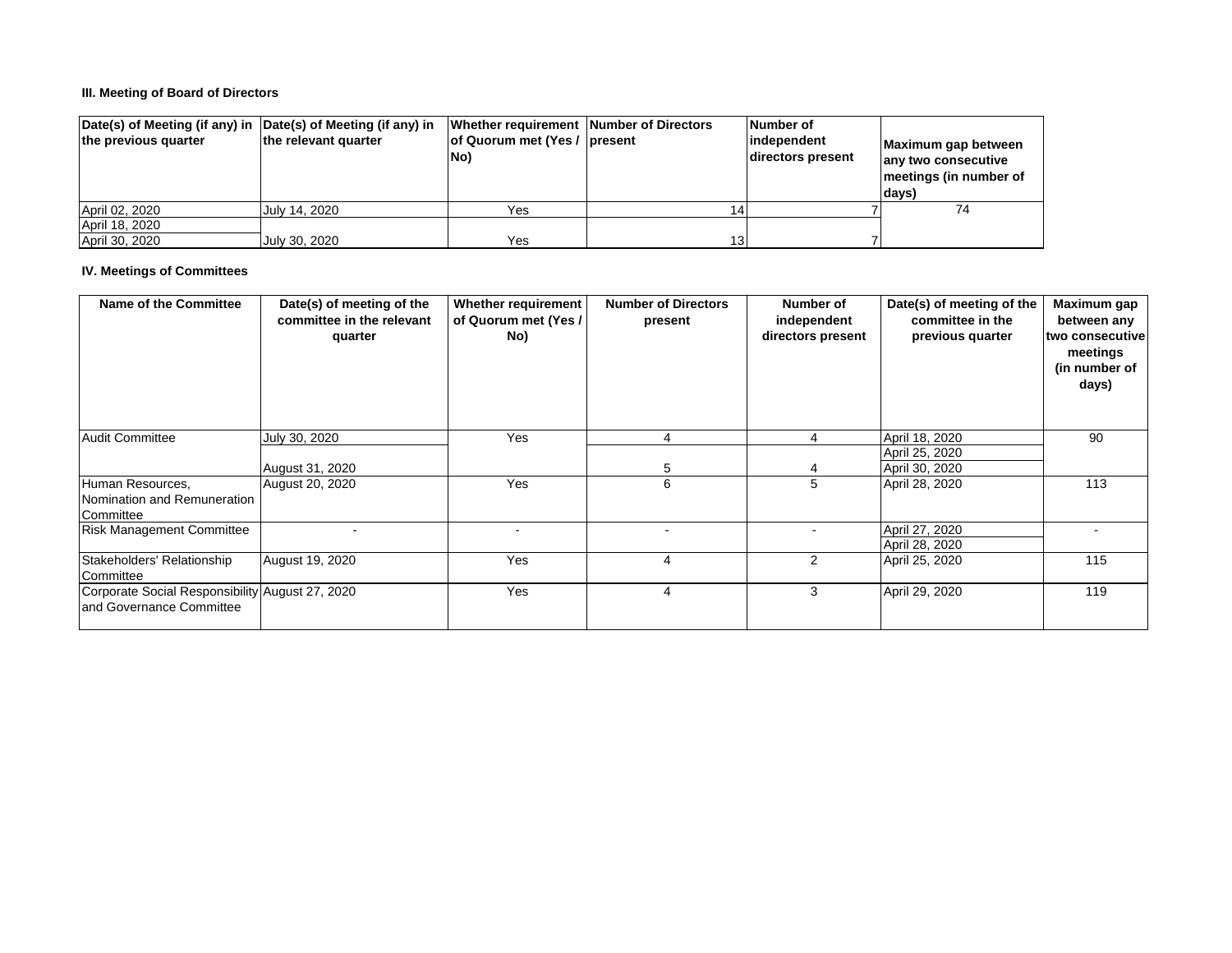## **V. Related Party Transactions**

| <b>Subject</b>                                                                                          | <b>Compliance Status</b><br>(Yes / No / NA) |
|---------------------------------------------------------------------------------------------------------|---------------------------------------------|
| Whether prior approval of audit committee obtained                                                      | Yes                                         |
| Whether shareholder approval obtained for material RPT                                                  | NA                                          |
| Whether details of RPT entered into pursuant to omnibus apprroval have been reviewed by Audit Committee | Yes                                         |

| <b>VI. Affirmations</b>                                                                                                | Yes / No |
|------------------------------------------------------------------------------------------------------------------------|----------|
| 1. The composition of Board of Directors is in terms of SEBI (Listing Obligations and Disclosure Requirements)         | Yes      |
| Regulations, 2015.                                                                                                     |          |
| [2. The composition of the following Committees is in terms of SEBI (Listing Obligations and Disclosure Requirements)  | Yes      |
| Regulations, 2015                                                                                                      |          |
| la. Audit Committee                                                                                                    |          |
| b. Human Resources, Nomination and Remuneration Committee                                                              |          |
| c. Stakeholders' Relationship Committee                                                                                |          |
| d. Risk Management Committee                                                                                           |          |
|                                                                                                                        |          |
| 3. The committee members have been made aware of their powers, role and responsibilities as specified in SEBI (Listing | Yes      |
| Obligations and Disclosure Requirements) Regulations, 2015.                                                            |          |
| 4. The meetings of the Board of Directors and the above Committees have been conducted in the manner as specified in   | Yes      |
| SEBI (Listing Obligations and Disclosure Requirements) Regulations, 2015.                                              |          |

This report will be placed before Board of Directors at its next meeting. Any comments / observations / advice of Board of Directors will be mentioned in the report of next quarter.

**Name:** Savithri Parekh **Designation:** Joint Company Secretary & Compliance Officer **Date:** October 15, 2020